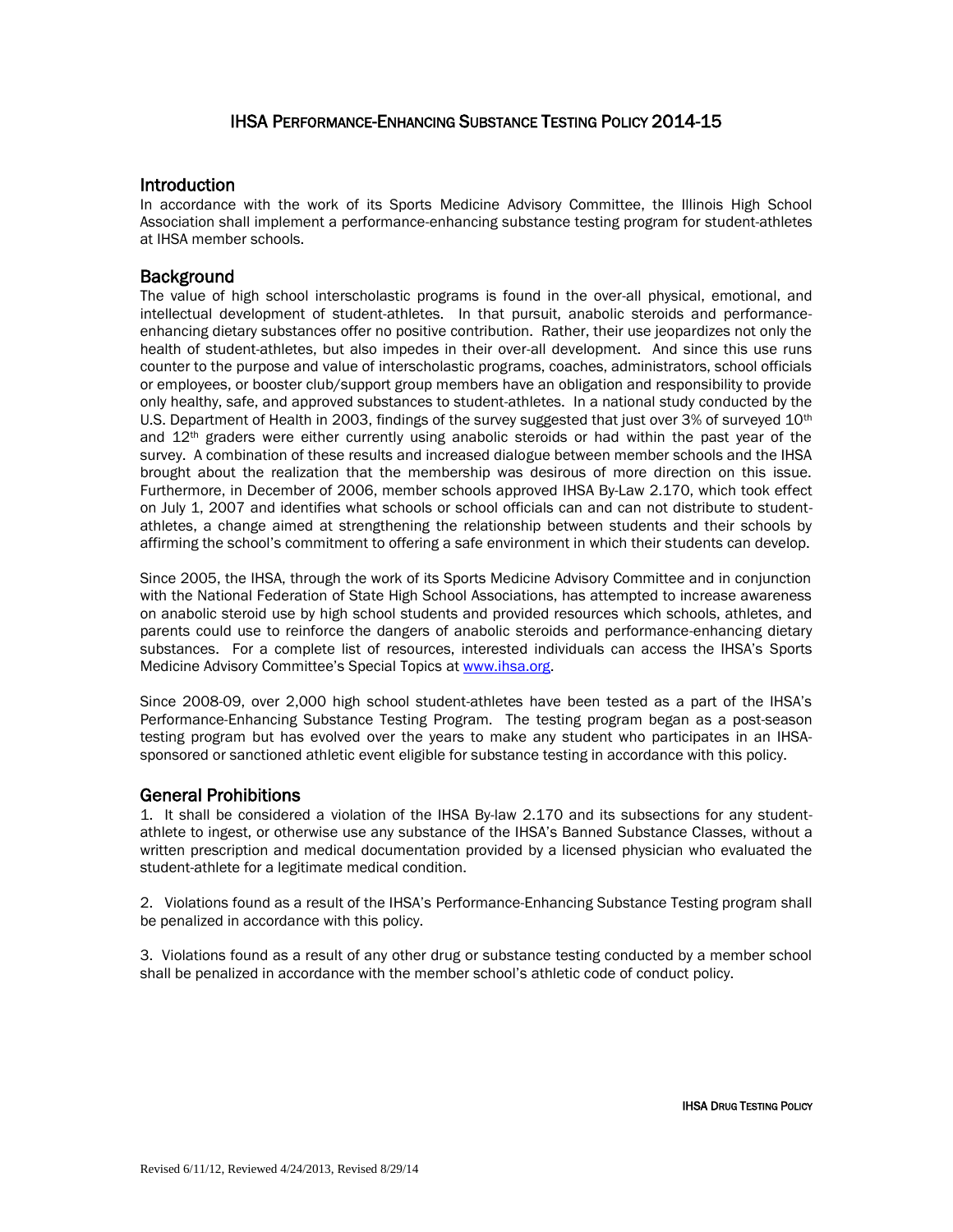## Banned Substances

A posting of banned substance classes shall be prepared annually by the IHSA Sports Medicine Advisory Committee and approved by the IHSA Board of Directors. It shall be subject to updates at any point during a school term. A complete posting of the current year's banned substance classes list can be accessed at [www.ihsa.org.](http://www.ihsa.org./)

## **Consent**

.

The association shall prohibit a student from participating in an athletic competition sponsored or sanctioned by the association unless the following conditions are met:

- The student agrees not to use any performance-enhancing substances on the association's most current banned substances classes list, and, if the student is enrolled in high school, the student submits to random testing for the presence of these substances in the student's body, in accordance with the program established by the association.
- The association obtains from the student's parent a statement signed by the parent and acknowledging: that the parent's child, if enrolled in high school, may be subject to random performance-enhancing substance testing; that State law prohibits possessing, dispensing, delivering, or administering a performance-enhancing substance in a manner not allowed by State law; that State law provides that bodybuilding, muscle enhancement, or the increase of muscle bulk or strength training through the use of a performance-enhancing substance by a person who is in good health is not a valid medical purpose; that only a licensed practitioner with prescriptive authority may prescribe a performance-enhancing substance for a person with a documented medical need; and that a violation of State law concerning performanceenhancing substances is a criminal offense punishable by confinement in jail or imprisonment.

## Selection of Athletes to be tested

- The method for randomly selecting Schools or Student-athletes to be tested for performanceenhancing substances will be approved by the IHSA in advance of any performanceenhancing substance testing, administered by the third party administrator and implemented by the assigned testing certified collector.
- Student-athletes in the 9th, 10th, 11th and 12th grades at IHSA member-schools are subject to random selection for performance-enhancing substance testing.
- Selection of Student-athletes will be based upon a random selection process approved by the IHSA and conducted by the third party administrator.
- Student-athletes will be randomly selected from the current IHSA Performance-Enhancing Substance Testing Student-athlete Listing Form. The IHSA Performance-Enhancing Substance Testing Student-athlete Listing Form shall be the official list of all Student-athletes in grades 9-12 participating in IHSA athletic activities. The School is required to utilize the IHSA Performance-Enhancing Substance Testing Student-athlete Listing Form, which is available for download on the IHSA web site.
- If a student is selected for substance testing and is notified and then subsequently excused from testing that day by the certified collected, the third party administrator may return at a later date to test the student-athlete.
- A substitution, who will also have been randomly selected, shall be made for a Studentathlete who is selected for performance-enhancing substance testing but is absent on the day of said testing. Randomly selected Student-athletes who do not appear for testing for reasons other than an Excused Absence will be treated as if there was a positive test result for an performance-enhancing substance and subject to applicable penalties as described later in this policy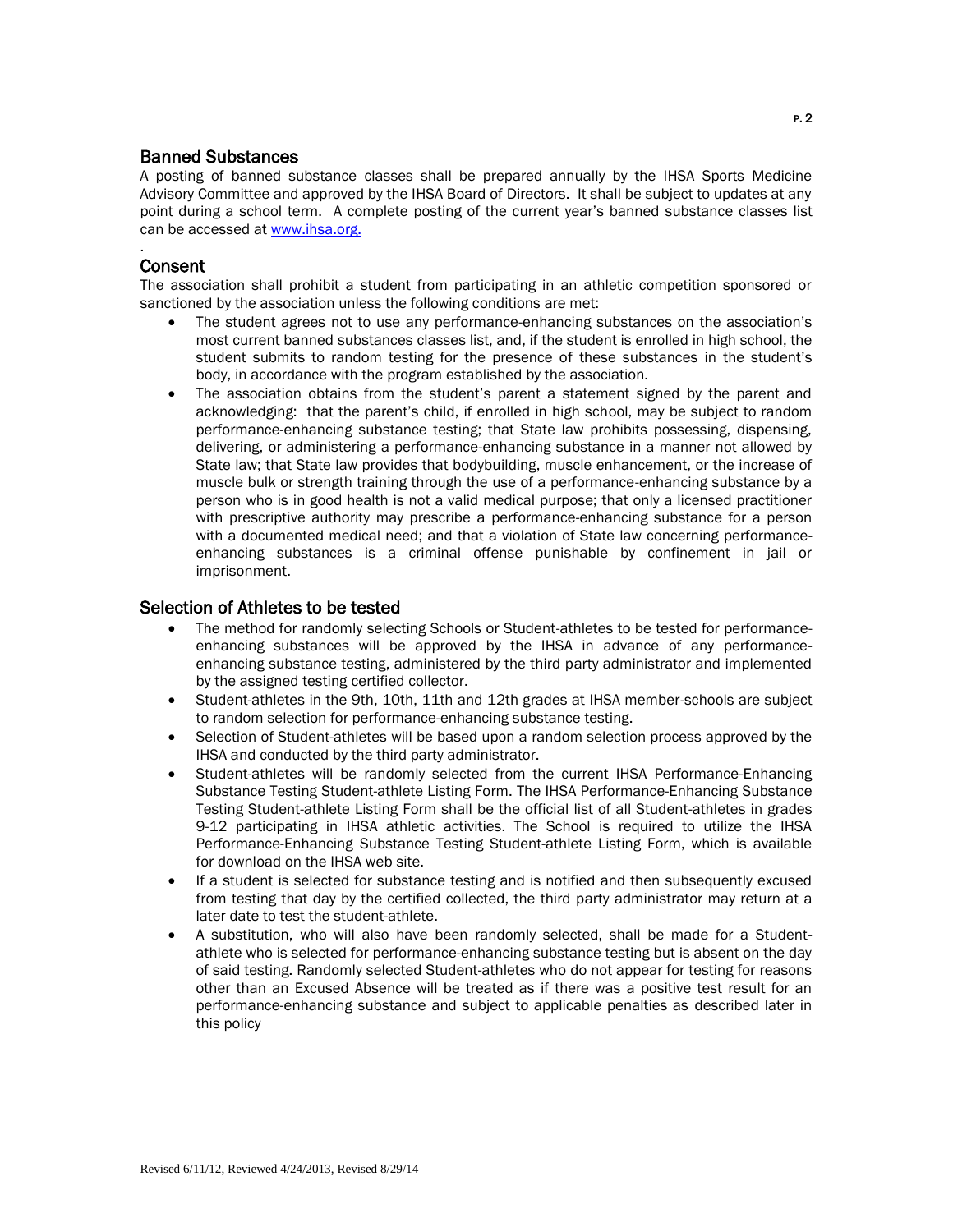# School and Student-athlete Notification of Testing

- The member school representative and testing site coordinator at a selected School will be officially notified of the performance-enhancing substance testing a minimum of twenty-four (24) hours (1 business day) but no more than forty-eight (48) hours (2 business days) before the day of testing by the third party test administrator.
- The member school representative, testing site coordinator, and/or any other school personnel notified of a performance-enhancing substance testing event are required to keep such notification confidential. Failure of a member school representative, testing site coordinator and/or any other school personnel so notified to keep such notification information confidential will be considered a violation of this policy and subject the memberschool to possible sanctions in accordance with section 1.460 of the IHSA Constitution.
- Upon notification of testing, the member school representative will be required to provide an accurate and current list of all Student-athletes in grades 9-12 who are currently participating or who have participated in IHSA athletic activities at the school during the current school year to the third party test administrator for Student-athlete random selection. The member school representative will be required to submit the list within the time frame specified by the third party test administrator in their notification. The member-school is required to utilize the IHSA Performance-Enhancing Substance Testing Student-athlete Listing Form, which will be available for download on the IHSA web site. The IHSA has the authority to perform audits to ensure that schools are providing complete and accurate Performance-Enhancing Substance Testing Student-athlete Listing Forms to the third party test administrator.
- Upon arrival at the School, the Performance-Enhancing Substance testing certified collector will provide the member school representative with a list of the randomly selected Studentathletes for performance-enhancing substance testing. The randomly selected Studentathletes will be notified of performance-enhancing substance testing by the member school representative. The member school representative will notify the Student-athlete in person to report immediately to the Collection Station.
- Upon notification the member school representative will have the Student-athlete read and sign the IHSA Student-athlete Notification Form. The time of notification will be recorded on the form. The Student-athlete will report for performance-enhancing testing immediately upon notification. Failure of the Student-athlete to report immediately may be found by the Certified collector to be a violation of this protocol.
- School Personnel will be available in the Collection Station at all times to certify the identity of Student-athletes who cannot provide photo identification and will be responsible for security of the Collection Station at all times.

### Administration of tests

Specimens shall be collected by an independent third party administrator and forwarded to a performance-enhancing substance testing laboratory with current certification from the Substance Abuse and Mental Health Services Administration of the United States Department of Health and Human Services, the World Anti-Doping Agency, or another appropriate national or internationalcertifying organization.

### Specimen Collection Procedures

The methodology for taking and handling samples shall be in accordance with current legal standards and shall be reviewed annually as a part of this policy. A full explanation of the collection protocols are outlined in Appendix A of this policy.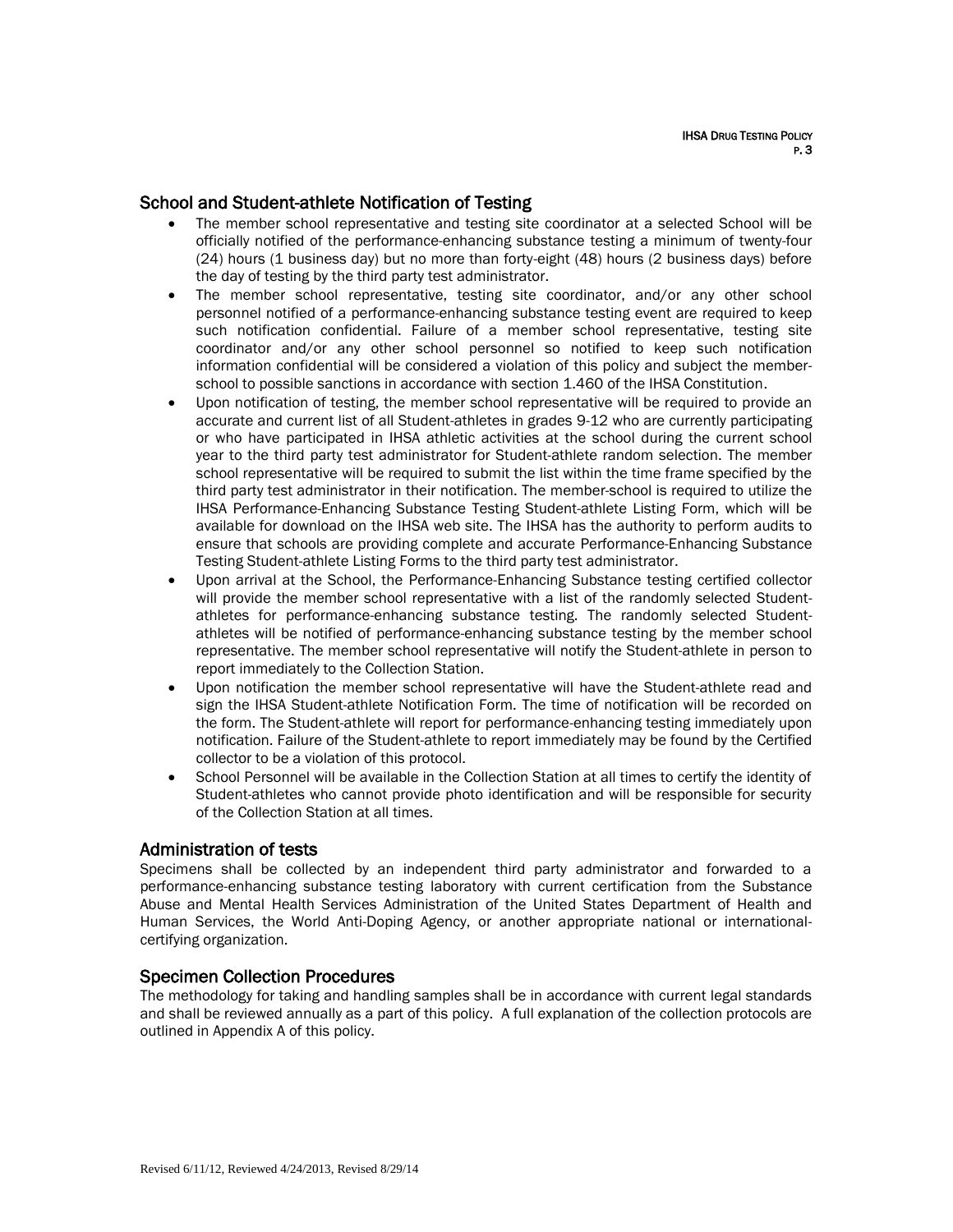### Sufficiency of results

A positive result will be any result reported as positive by the accredited laboratory. The Medical Review Officer (MRO) may grant a Medical Exception to a student-athlete who is able to produce documentation showing a legitimate medical need and a prescription from a licensed physician for a banned substance. Results reported as positive by the laboratory shall maintain positive status even though a sanction may not be applied to the student-athlete.

## Appeal process

If the certified laboratory reports that a student-athlete's sample has tested positive, and the IHSA Medical Review Officer confirms that there is no legitimate medical reason for a positive result, a penalty shall be imposed unless the student-athlete proves, by a preponderance of evidence, that he/she bears no fault or negligence for the violation. Appeals shall be heard in accordance with IHSA By-law 1.460 before the IHSA Board of Directors.

### **Penalties**

1. Any person who tests positively in an IHSA administered test, or any person who refuses to provide a testing sample, or any person who attempts to alter the integrity or validity of the urine specimen, or any person who reports his or her own violation, or any other breach of the IHSA protocol as determined by the independent third party administrator shall immediately forfeit his or her eligibility to participate in IHSA competition for a period of 365 days from the test results are reported to the student and the school. Any such person shall also forfeit any individual honor earned while in violation. The student may apply for reinstatement of his/her athletic eligibility no sooner than 90 calendar days of the suspension following successful completion of an approved educational program and testing negative in a subsequent substance test administered by the association's third party test administrator. The costs of the educational program, and the additional substance test, are the responsibility of the student.

Additionally, the IHSA reserves the right to conduct follow-up substance tests, in accordance with the procedures outlined in this policy, on any such person who tests positive for a banned substance class in an IHSA administered test.

2. Under the provisions of Article 1.460 of the IHSA Constitution, the Executive Director will evaluate each positive test result situation on a case by case basis to determine if a team/school penalty is appropriate.

3. Under the provisions of Article 1.460 of the IHSA Constitution, the Executive Director will evaluate each positive test result situation on a case by case basis to determine if a coach at a member school knowingly violated the rules of the testing program and if a subsequent penalty against any such coach is appropriate.

4. Under the provisions of Article 1.460 of the IHSA Constitution, appeals will be heard by the IHSA Board of Directors.

## Reporting of Results

In reporting results of IHSA administered substance tests, the accredited laboratory will forward all completed substance test results to the third party administrator. The third party administrator will forward all negative results to the designated IHSA representative. Upon receipt of negative test results, the IHSA will notify member schools of those results.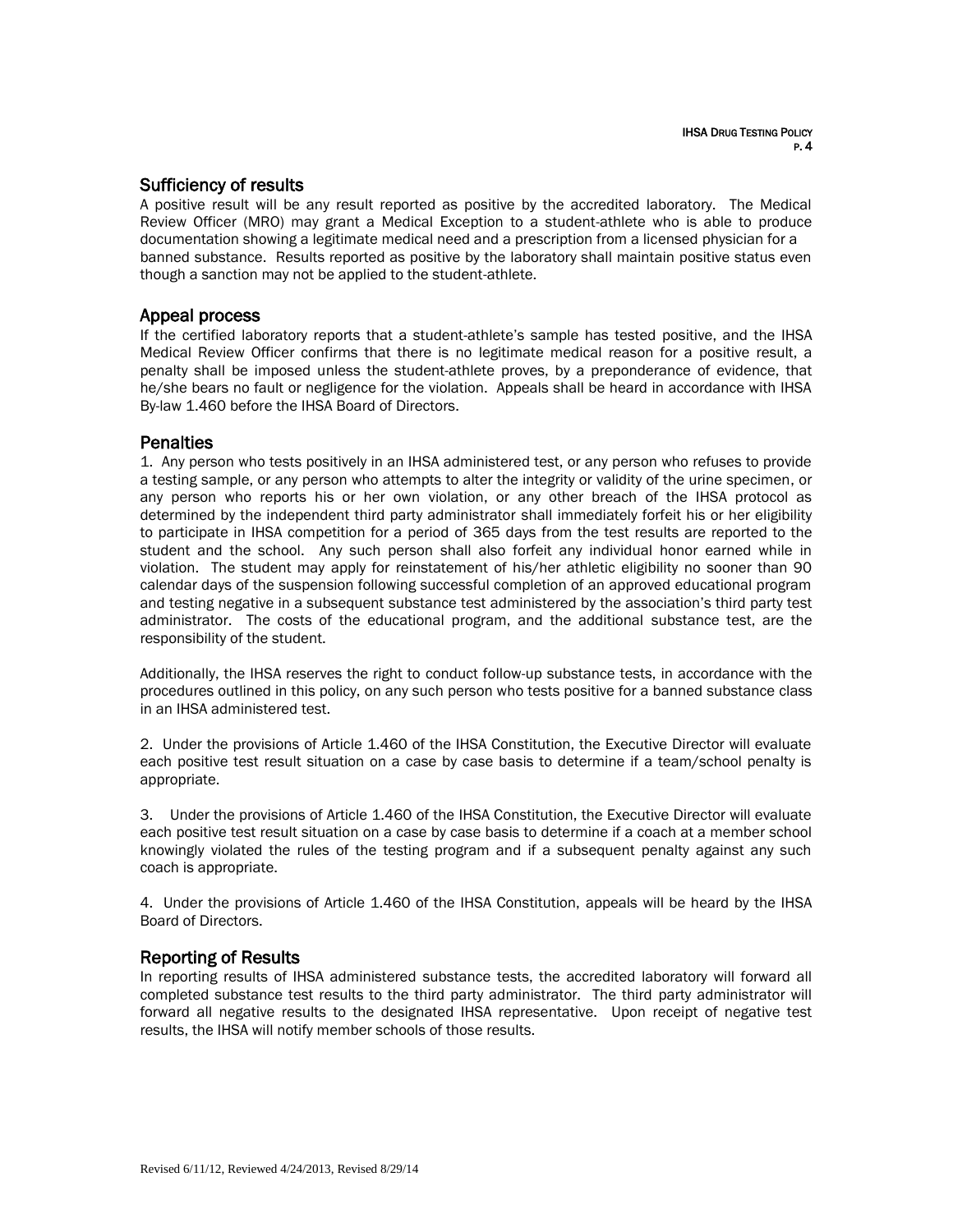In the event of positive test results, however, the third party administrator will forward all positive substance test results to the MRO to determine if a medical exception is to be granted to the studentathlete. In such cases, the following shall serve as this policy's medical review process:

1. The third party administrator will notify the MRO of the positive test result. At this time, the IHSA will also be notified that a positive test result has occurred.

2. The MRO will have 48 hours from the time of their notification of the positive test result to contact the student's parent(s)/legal guardian(s). If the MRO is unable to establish contact within 48 hours, the submission time outlined in #3 shall begin.

3. The student's parent(s)/guardian(s) have 48 hours from the time of their notification of the positive test result from the MRO to respond and provide appropriate documentation/materials. If appropriate documentation is not submitted within the prescribed time period, a medical exception shall be denied.

4. Upon receipt of appropriate documentation, the MRO shall have five (5) business days to review submitted documentation/materials and make any final determination whether a medical exception shall be granted or denied.

5. Final determination will be forwarded to the third party administrator and then to the IHSA.

6. If a medical exception is not granted by the MRO for a Student-athlete with a positive finding on Specimen A, Specimen B will automatically be tested. The third party test administrator will notify the member school representative by telephone as soon as possible of the initial positive finding on Specimen A. The telephone contact will be followed by a letter (marked "confidential"), which will be mailed to the member school representative. The third party test administrator will, during the telephone conversation, advise the member school representative that Specimen B will be tested.

### Specimen B

- For Student-athletes not granted a medical exception and with a positive finding on Specimen A, there is no penalty imposed until completion of analysis of Specimen B.
- The third party test administrator will contact the Parent by telephone as soon as possible and notify them of the positive finding in reference to Specimen A and that Specimen B will be tested. The telephone contact will be followed by a letter (marked "confidential"), which will be mailed to the Parent.
- The third party test administrator will, during the telephone conversation, advise the Parent that Specimen B will be tested. The third party test administrator also will inform the Parent that the Student-athlete may have representation at the Laboratory for the testing of Specimen B and that the Student-athlete in question is not subject to penalty until completion of analysis of Specimen B.
- Notification by the Parent of the intent to have representation at the Laboratory must be given to the third party test administrator within 48 hours (2 business days) of being advised that Specimen B will be tested. Notification of the desire to have a representation at the Laboratory can be accomplished via telephone, fax, e-mail or in writing to the third party test administrator.
- If the Parent desires representation for the Student-athlete at the Laboratory, they must present themselves, or, upon appropriate permissions for confidentiality being granted, their representative, at the Laboratory, at an appointed date and time, within 2 business days of the notification of intent to have representation. Any expenses associated with travel to the Laboratory for this purpose are the responsibility of the Student-athlete or their Parent. If the Parent of the Student-athlete cannot arrange for such representation, the Laboratory will arrange for a Surrogate to attend the testing of Specimen B.
- The Surrogate will not otherwise be involved with the analysis of the Specimen.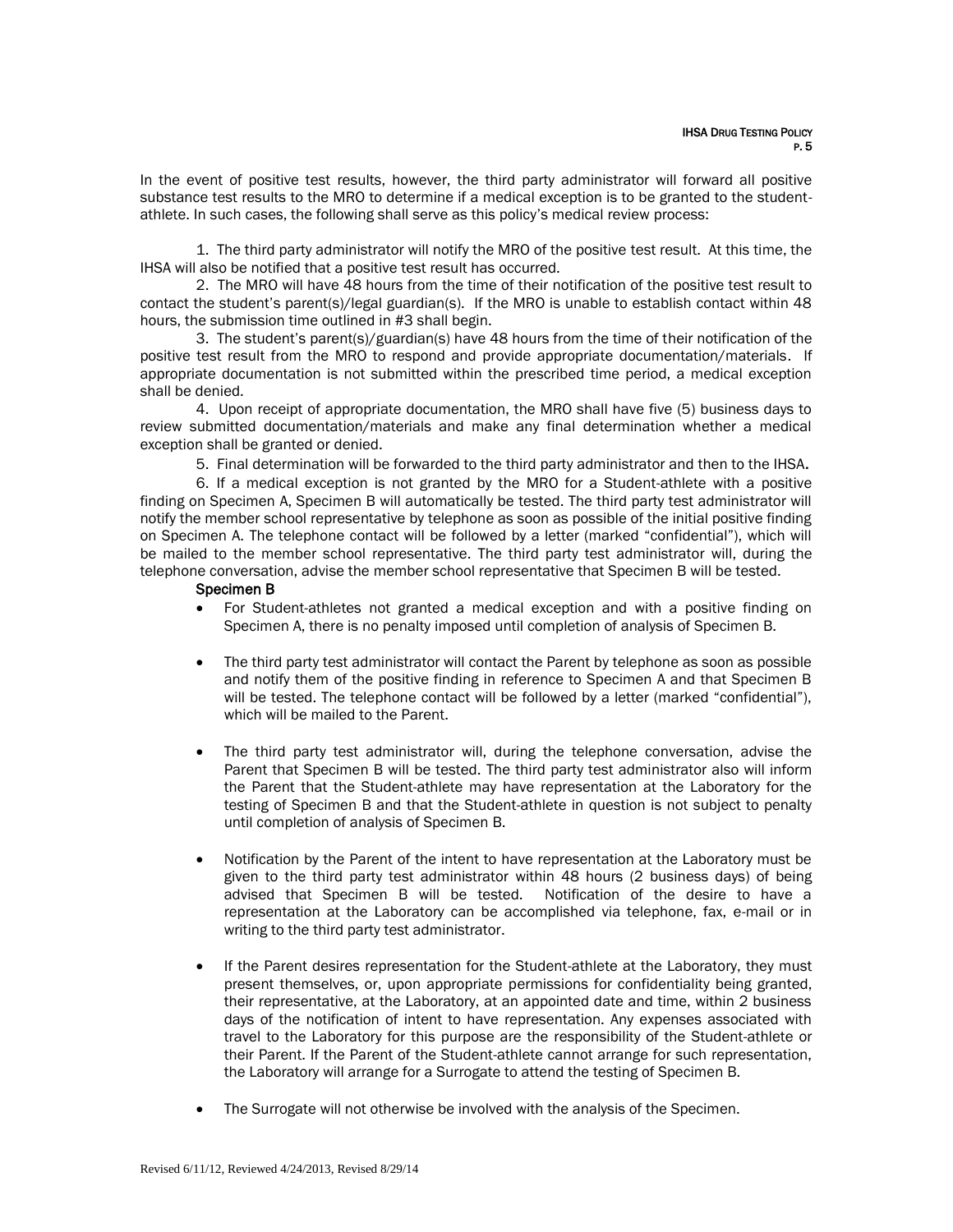- At the testing for Specimen B, the Student-athlete, the Parent, their representative or the Surrogate will verify by signature as to the Specimen Bar Code on Specimen B, that the Specimen Bar Code seal is intact, and that there is no evidence of tampering. If the Specimen Bar Code seal on Specimen B does not match, is not intact or there is evidence of tampering, Specimen B will not be tested and will be discarded by the Laboratory. The result for that Specimen Bar Code will be reported to the third party test administrator as negative and the Student-athlete will not be subject to penalty. In this scenario, the IHSA may require that the third party test administrator collect another Specimen from the Student-athlete.
- Specimen B findings will be final. The Laboratory will inform the third party test administrator of the results.
- For Student-athletes who have a Specimen B negative finding, no further action will be taken and the Student-athlete will not be subject to penalty. Negative results for Specimen B will be communicated in the same manner that negative results for Specimen A are communicated. For Student-athletes who have a Specimen B positive finding, the third party test administrator will contact the IHSA, the Parent and the member school representative by telephone as soon as possible and notify each of the Specimen B positive finding,
- Upon notification of the Specimen B positive finding, the IHSA Executive Director shall notify the school of the student's and/or school's penalty for the positive test result.
- A positive finding may be appealed by the Student-athlete or by the Parent on the Student-athlete's behalf to the IHSA.
- Specimens with negative results are kept for five (5) business days and then discarded by the Laboratory. Specimens with positive results are kept by the Laboratory for a minimum of one (1) year.

## **Confidentiality**

Results of all tests shall be considered confidential and, unless required by a court order, shall only be disclosed to the student, his or her parents/legal guardian, the principal, assistant principal(s), and athletic director(s) of the school attended by the student.

### Collection of results

The IHSA Sports Medicine Advisory Committee shall annually compile and report the results of the testing program to the IHSA Board of Directors. In addition, the committee shall hear an annual report from its selected Medical Review Officer (MRO) and third party test administrator regarding the previous year's testing as a means of consultation prior to its determination of tested sports for the following school term.

### Program renewal

The IHSA Board of Directors shall annually determine whether this policy shall be renewed or discontinued.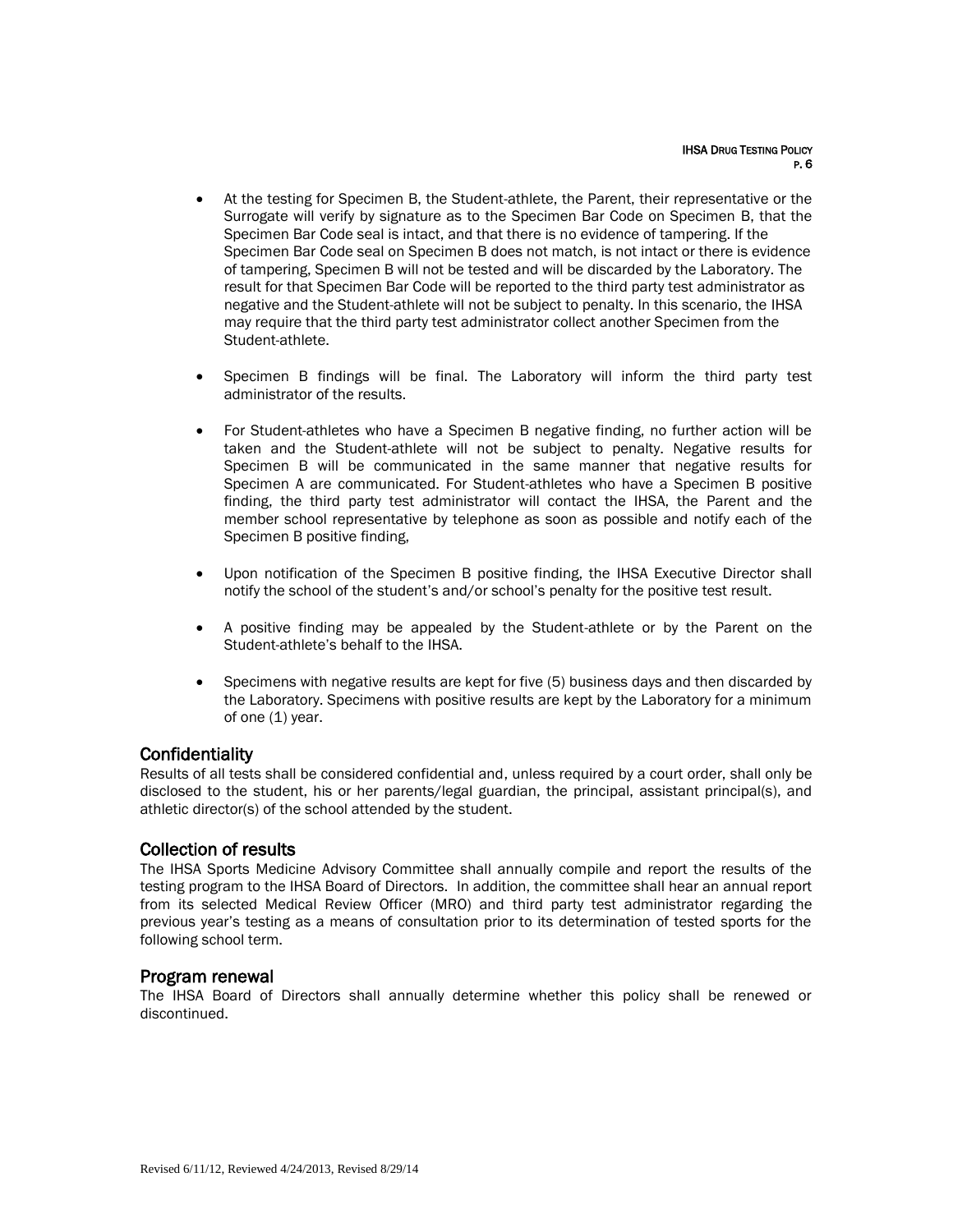# Appendix A Non-SCAN® (Paper CCF) Monitored Specimen Collection Protocol

- 1. Only those persons authorized by the collection crew chief or client representative/site coordinator will be allowed in the collection station.
- 2. Upon entering the collection station, the athlete will provide photo identification and/or a client representative/site coordinator will identify the athlete and the athlete will officially be signed into the collection station.
- 3. The crew chief and/or client representative may release a sick or injured athlete from the collection station or may release an athlete to return to competition or meet academic obligations only after appropriate arrangements for having the athlete tested have been made and documented.
- 4. The athlete will select a Paper CCF from a supply of such at the check-in area. With the collector's and/or client representative/site coordinator's assistance, print the athlete's name, grade, sport/activity, sex, high school name, name of parent/guardian, and parent/guardian phone number in the spaces provided. Instruct the athlete to wait in a specific area of the collection room for the monitor-collector.
- 5. A collector, serving as monitor (must be same gender as athlete), will determine the athlete's readiness to provide a specimen and then instruct the athlete to select a beaker from a supply of such. [Note: the beakers MUST be adequately secured in the collector room and closely observed by the collectors at ALL TIMES. The beakers must NOT be placed near the exit.]
- 6. The monitor will take the CCF from the athlete, verify the athlete's name with that printed on the CCF, and then escort the athlete to the restroom having the athlete keep the beaker in the monitor's view at all times.
- 7. Athletes may not carry any item other than his/her beaker into the restroom when providing a specimen. The athlete must remove all outer clothing (e.g., jackets, sweaters). Any problem or concern should be brought to the attention of the collection crew chief or client representation for documentation.
- 8. A collector will serve as a monitor to assure the integrity of the specimen until the designated volume of urine has been collected. The monitor must secure the room being used for the monitored collection so that no one except the athlete and the monitor can enter it until after the collection has been completed. Dying agents will be added to toilet bowls to prevent sample substitution and any unsupervised access to water will be eliminated during the collection process.
- 9. Monitors must be members of the official drug-testing crew and of the same gender as the athlete providing the specimen. The athlete is required to empty contents of all pockets (pockets should be turned inside out) and place in container to be left in a location where the athlete and the monitor can observe. The monitor must request the athlete raise his/her shirt high enough to observe the midsection area completely ruling out any attempt to manipulate or substitute a sample.
- 10. The monitor will instruct the athlete to rinse and dry hands (no soap).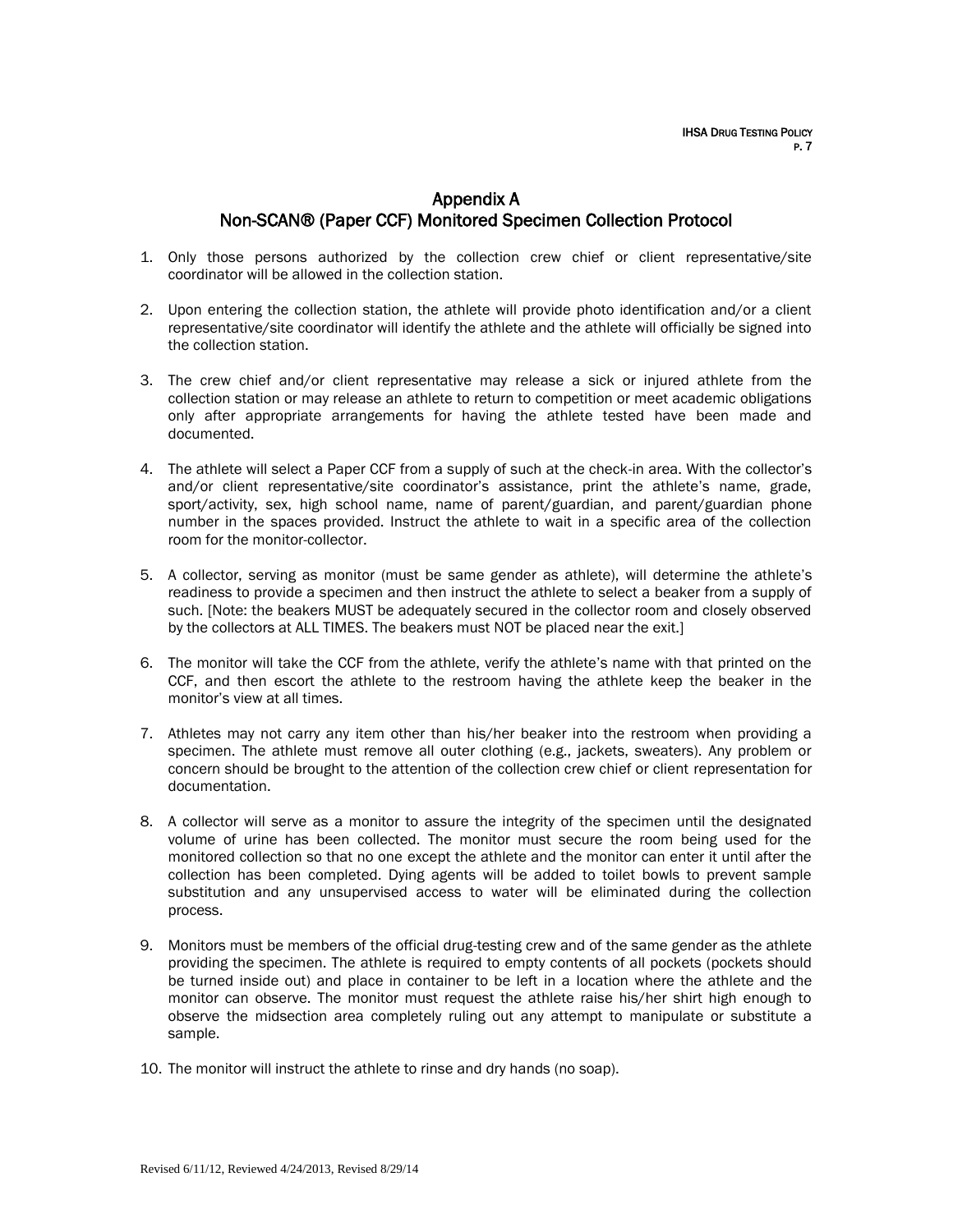- 11. The monitor will then remove one (1 of 4) of the short Specimen ID number barcodes from the upper right corner of the CCF and instruct the athlete to place the barcode label on the lid of the beaker. This should be done PRIOR to urinating into the beaker.
- 12. The monitor will allow the athlete to enter the stall and close the door for privacy during the voiding process. If the monitor hears sounds or makes other observations indicating and attempt to tamper with a specimen, there must be an additional collection.
- 13. The athlete must provide specimen volume of at least 90 mL.
- 14. Once a specimen is provided, the athlete is responsible for keeping the collection beaker closed and controlled. Athletes are then encouraged to wash hands with soap and water following urination. The monitor will inspect the volume and temperature of urine in the beaker and if not an adequate volume, place a line with a marker at the urine volume level on the outside of the beaker. The athlete should be instructed to secure the beaker. The monitor must NOT touch the beaker.
- 15. The athlete is allowed to place belongings back into his/her pockets.
- 16. The monitor must then escort the athlete back to the collection room keeping the athlete and his/her beaker in full view the entire time. The monitor will provide the athlete with his/her CCF and must instruct the athlete where to sit, how to maintain integrity of the specimen and CCF. The monitor should also advise on fluids and/or food.
- 17. Fluids and food given to athletes who have difficulty voiding must be from sealed containers (approved by the collector) that are opened and consumed in the station. These items must be free of any other banned substances.
- 18. If the specimen is incomplete, the athlete must remain in the collection station until the sample is completed. During this period, the athlete is responsible for keeping the collection beaker closed and controlled.
- 19. If the athlete has to leave, but will return to testing, any incomplete specimen will be discarded. The crew chief will document the reason for the athlete's departure as well as the time at which the athlete will return. If the athlete has to leave, and will not return, any incomplete specimen will be packaged and shipped to the laboratory. The crew chief will document the reason for departure and partial specimen.
- 20. If the specimen is incomplete and the athlete must leave the collection station for a reason approved by the collector, specimen must be discarded, but the collector can retain the partially completed CCF for the athlete's return and use to continue the specimen collection process.
- 21. Upon return to the collection station, the athlete will begin the collection procedure again.
- 22. Once an adequate volume specimen is provided, the monitor may sign his/her name in the space provided on the CCF and also mark the appropriate temperature box. The monitor will escort the athlete to the specimen processing table.
- 23. A collector serving as specimen processor will verify (with the athlete verbally) the beaker/specimen and CCF Specimen ID numbers match and assure the athlete's name on the CCF is correct. The specimen collector will instruct the athlete to closely observe the specimen processing steps.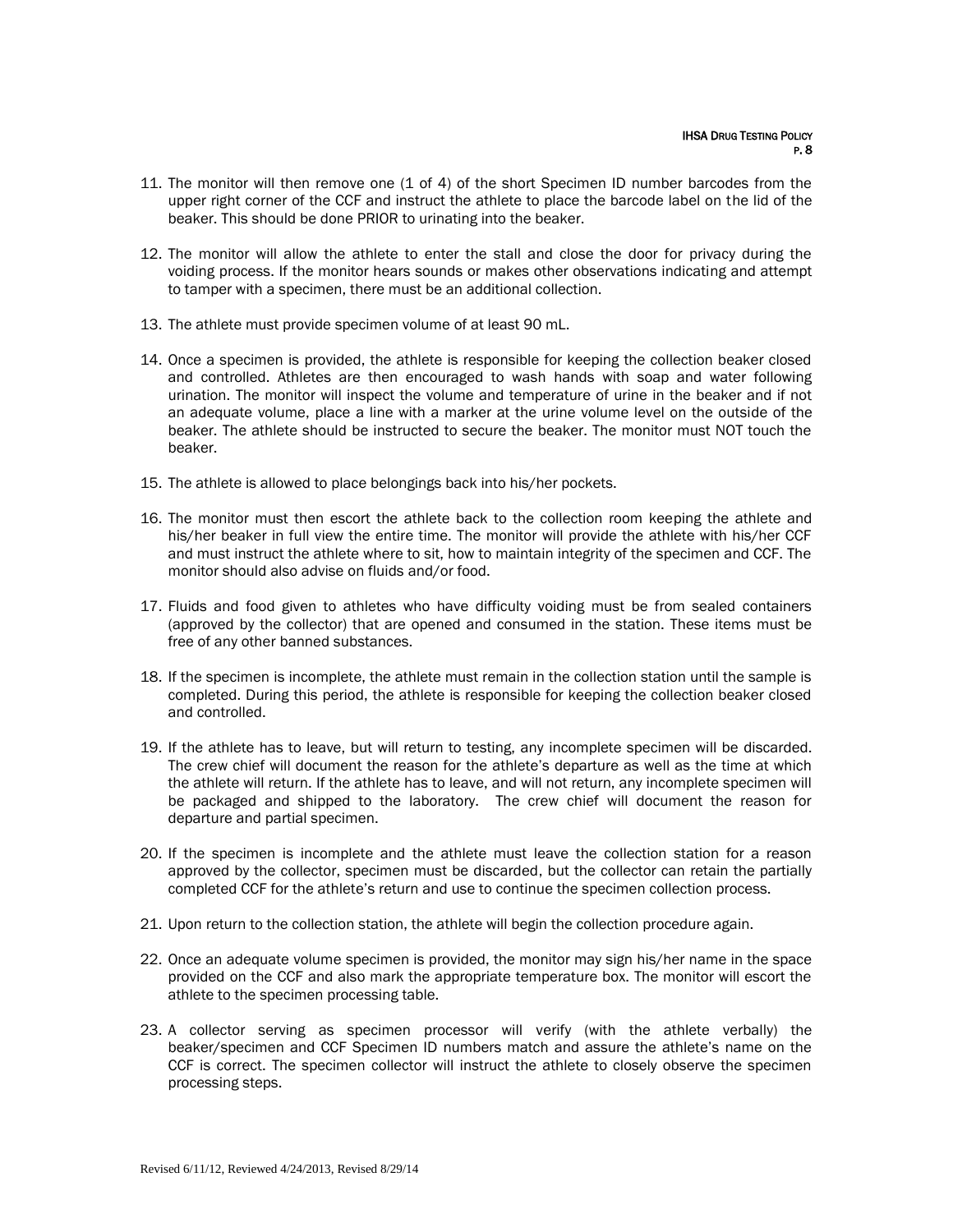- 24. The specimen processor will then pour less than 5 mL of urine from the beaker into a small cup and measure the specific gravity using a refractometer.
- 25. If the urine has a specific gravity below 1.005 (1.010 if measured with a reagent strip), no value will be recorded on the CCF and the specimen will be discarded by the athlete with the monitor observing. The athlete must remain in the collection station until another specimen is provided. The athlete will provide another specimen.
- 26. If the urine is concentrated (1.005 SG or higher), the specimen processor will record the specific gravity value on the CCF and then measure the urine's pH (with pH reagents or a pH meter). If in range (4.5-7.5 inclusive), the specimen processor will record the pH value on the CCF in the appropriate area. If the athlete has a pH greater than 7.5 or less than 4.5, the specimen will be discarded by the athlete with the monitor observing. The athlete must remain in the collection station until another specimen is provided. The athlete will provide another specimen. (No more than three specimens with a pH of greater than 7.5 will be collected. The third specimen will be packaged for shipment to the laboratory.
- 27. Once the specimen processor has determined the specimen has a specific gravity above 1.005 and a pH between 4.5 and 7.5 inclusive, the sample will be processed and sent to the laboratory. The laboratory ultimately makes final determination of sample adequacy.
- 28. If the laboratory determines that an athlete's sample is inadequate for analysis, at the client's discretion, another sample may be collected.
- 29. If an athlete is suspected of manipulating specimens (e.g., via dilution), the client will have the authority to perform additional tests on the athlete.
- 30. Once a specimen has been provided that meets the on-site specific gravity and pH parameters, the athlete will select a sample collection kit from a supply of such.
- 31. The specimen processor will open the kit, demonstrate to the athlete the vials are securely sealed, open the plastic, and open the A vial lid. The processor will pour approximately 60 mL of urine into the "A vial" and close the lid. The processor will pour approximately 25 mL into the "B vial" and close the lid.
- 32. The specimen processor will securely close the lids on each vial and then seal each vial using the vial seals attached to the CCF; assuring seals are tightly adhered to the vials with no tears or loose areas.
- 33. The specimen processor must then collect all necessary signatures (and dates/times where indicated) on the CCF (donor, witness, and collector/specimen processor). Any deviation from the procedures must be described and recorded. If deviations are alleged, the athlete will be required to provide another specimen.
- 34. The specimen processor will place the laboratory copy of the CCF in the back pouch of the plastic bag and the vials the front pouch of the same bag. The bag should then be sealed by removing the cover from the glue on the flap and accurately placing the glued flap area directly over the bag opening ("railroad tracks"). The sealed bag with vials will then be placed in the sample box. The box will then be sealed with the box seal attached to the bottom right of the CCF.
- 35. The specimen processor will have the athlete confirm the box seal Specimen ID number is the same as the bar-coded number printed on the CCF in the upper right corner.